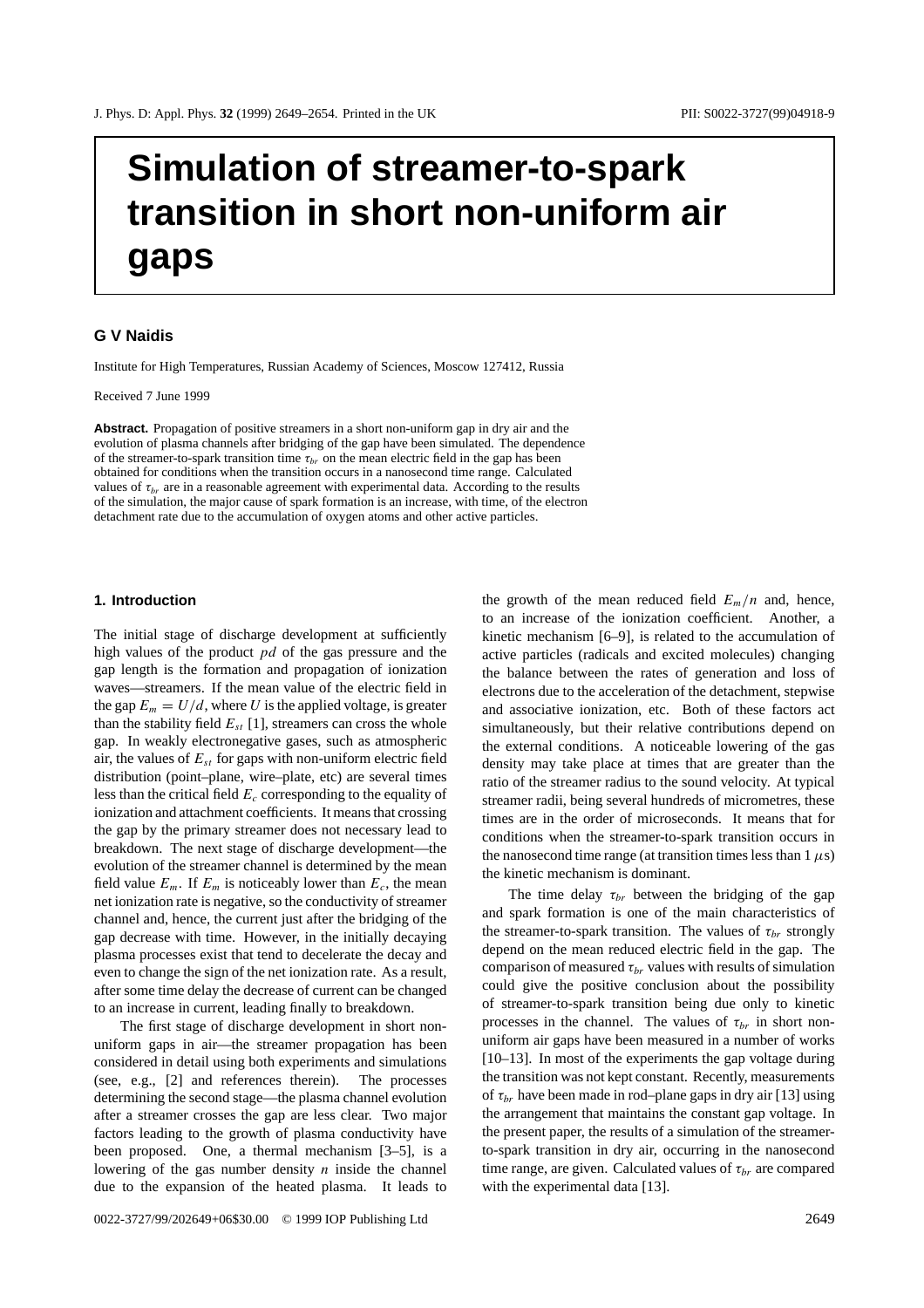G V Naidis

### **2. The model**

Positive streamer propagation in dry air at normal temperature and pressure is simulated in a point–plane gap (with the parabolic point radius  $R_p = 0.2$  cm and the gap length  $d = 1$  cm) using the streamer model [2]. The distribution of electric field  $E$  is given by the Poisson equation for the potential  $\Phi$  as

$$
E = -\nabla \Phi \qquad \nabla^2 \Phi = -4\pi \rho \tag{1}
$$

where  $\rho$  is the space charge density. The concentrations  $n_i$  of plasma components (electrons, ions, radicals, excited molecules, etc) are determined in the framework of the driftdiffusion approximation

$$
\partial n_j/\partial t + \nabla (n_j \mu_j E) = J_j + S_j \tag{2}
$$

where  $\mu_i$  are the mobility coefficients for charged particles of sort *j*, the sources  $J_j$  are the sums of contributions of local kinetic processes: ionization, attachment, detachment, ion–ion and electron–ion recombination, excitation, dissociation and ion–molecule reactions. The values of the rate constants of these processes are taken as functions of the local value of the reduced electric field (the validity of this approximation is discussed, e.g. in [14]). Terms  $S_i$  in the equations for electrons and positive ions describe the generation of precursor charged particles ahead of the streamer front due to volume photo-ionization by radiation of the streamer head.

The model also includes the equations for the gas temperature  $T_g$  and the vibrational energy  $\varepsilon_v$  of nitrogen molecules:

$$
\frac{n}{\gamma - 1} \frac{\partial T_g}{\partial t} = \eta_T j E + \frac{\varepsilon_v - \varepsilon_{v0}(T_g)}{\tau_{VT}}
$$
(3)

$$
\frac{\partial \varepsilon_v}{\partial t} = \eta_V j E - \frac{\varepsilon_v - \varepsilon_{v0}(T_g)}{\tau_{VT}}
$$
(4)

where  $\gamma = 1.4$  is the specific heat ratio,  $\eta_T$  and  $\eta_V$  are the fractions of energy input transferred to gas heating and to vibrational excitation of  $N_2$  molecules, *j* is the current density,  $\tau_{VT}^{-1}$  is the rate of vibrational–translational (VT) relaxation,  $\varepsilon_{v0}(T_g)$  is the equilibrium value of  $\varepsilon_v$ . Equation (3) describes gas heating in the isochoric process typical for the short times of the streamer-to-spark transition. The vibrational temperature of the oxygen molecules is taken to be equal to  $T_g$ , because of their relatively quick VT relaxation.

Simulation of streamer dynamics has been performed using both two-dimensional (2D) (axially symmetrical) and one-dimensional (1D) streamer models. In the latter case a streamer is assumed to have a cylindrical form, the value of the streamer radius *Rs* being an external parameter of the model. The results of 2D simulations for the range of applied voltages  $U = 19-25$  kV have shown that the streamer form is close to a cylinder. It allows one to consider the streamer-to-spark transition in the assumption of constant (along the channel) streamer radius. With an increase of the applied voltage there is a growth of the streamer radius *Rs* (from  $0.02$  to  $0.04$  cm) and current *I*, the concentrations of plasma components in the streamer channel being practically

independent of *U* (analogous to the case of sphere–plane gaps considered in [2]). At the appropriate choice of  $R_s$  the results of 1D and 2D simulation of streamer propagation agree.

Evolution of the electric field *E* and the current *I* along the channel axis *z* may be described by the system of telegraph equations [1]. In the case when the applied voltage is independent of time this system is written as

$$
\frac{\partial \Phi}{\partial z} = -E(z, t) = -\frac{I(z, t)}{\Sigma(z, t)}
$$
(5)

$$
\frac{\partial I}{\partial z} = -C \frac{\partial \Phi(z, t)}{\partial t}
$$
 (6)

where  $\Sigma$  and *C* are the conductivity and capacity per unit length. Equations  $(5)$  and  $(6)$  together with equations  $(2)$ – $(4)$ are used for the simulation of the channel dynamics after streamer arrival at the cathode.

After the positive streamer head has contacted the cathode, a region of the cathode voltage drop is formed. In our model this region is not considered directly, its length is assumed to be infinitesimal and the following correction of the applied voltage is made: the voltage drop along the channel is taken to be equal to  $U - U_{cath}$ , where  $U_{cath}$  is the voltage drop in the cathode region. Note that the current density in the streamer channel during its propagation is close to the normal current density in glow discharges (about 100–300 A cm−<sup>2</sup> in atmospheric air [15]). Therefore, it is natural to assume that the value of *Ucath* is close to the normal voltage drop (0.2–0.3 kV, depending on the cathode material). In our model the value  $U_{\text{cath}} = 0.2$  kV was taken.

In parallel with using the equations (5) and (6) the channel dynamics after crossing the gap were considered on the base of simplified zero-dimensional (0D) approach. The kinetic equations (without the transport terms) were solved for a point inside the channel under the assumption that the electric field at this point is equal to the mean field in the channel  $E_m = (U - U_{cath})/d$ . Thus obtained conductivity was used for calculation of the streamer current.

As the channel evolution in nanosecond time range is considered, the gas number density  $n$  is assumed to be independent of time. At the calculation of the gas temperature using equation (3) the 'fast' heating [16, 17] is taken into account: it is assumed (as in [9]) that at the quenching of electronically excited  $N_2$  molecules about 30% of the excitation energy goes to gas heating. The rate of VT relaxation is taken from [18].

The kinetic model includes 14 components: neutral particles N<sub>2</sub>, N, O<sub>2</sub>, O, NO, N<sub>2</sub>( $A^3\Sigma$ ), N<sub>2</sub>( $a^1\Sigma$ ), O<sub>2</sub>( $a^1\Delta$ ); ions  $O^-$ ,  $O_2^-$ ,  $O_3^+$ ,  $O_2^+$ ,  $O_4^+$ ; and electrons. Note that relative concentrations of positive ions of other sorts  $(N_2^+, N_4^+, N_2O_2^+)$ are small, because these ions quickly convert to  $O_2^+$  and  $O_4^+$ . The rate constants of reactions including electrons are taken as functions of the reduced field *E/n* and the vibrational energy  $\varepsilon_v$ , the data from [19–22] are used. The rate constants of ion–molecule reactions are determined by the effective temperature  $T_{ef} = (m_i T_g + m_i) / (m_i + m)$ , where  $m_i$  and  $m$  are the masses of the ion and the molecule,  $T_i$  is the ion temperature depending on  $E/n$  (see, e.g., [21]). The values of rate constants of ion–molecule reactions and processes that include radicals and excited molecules are taken from [23–26].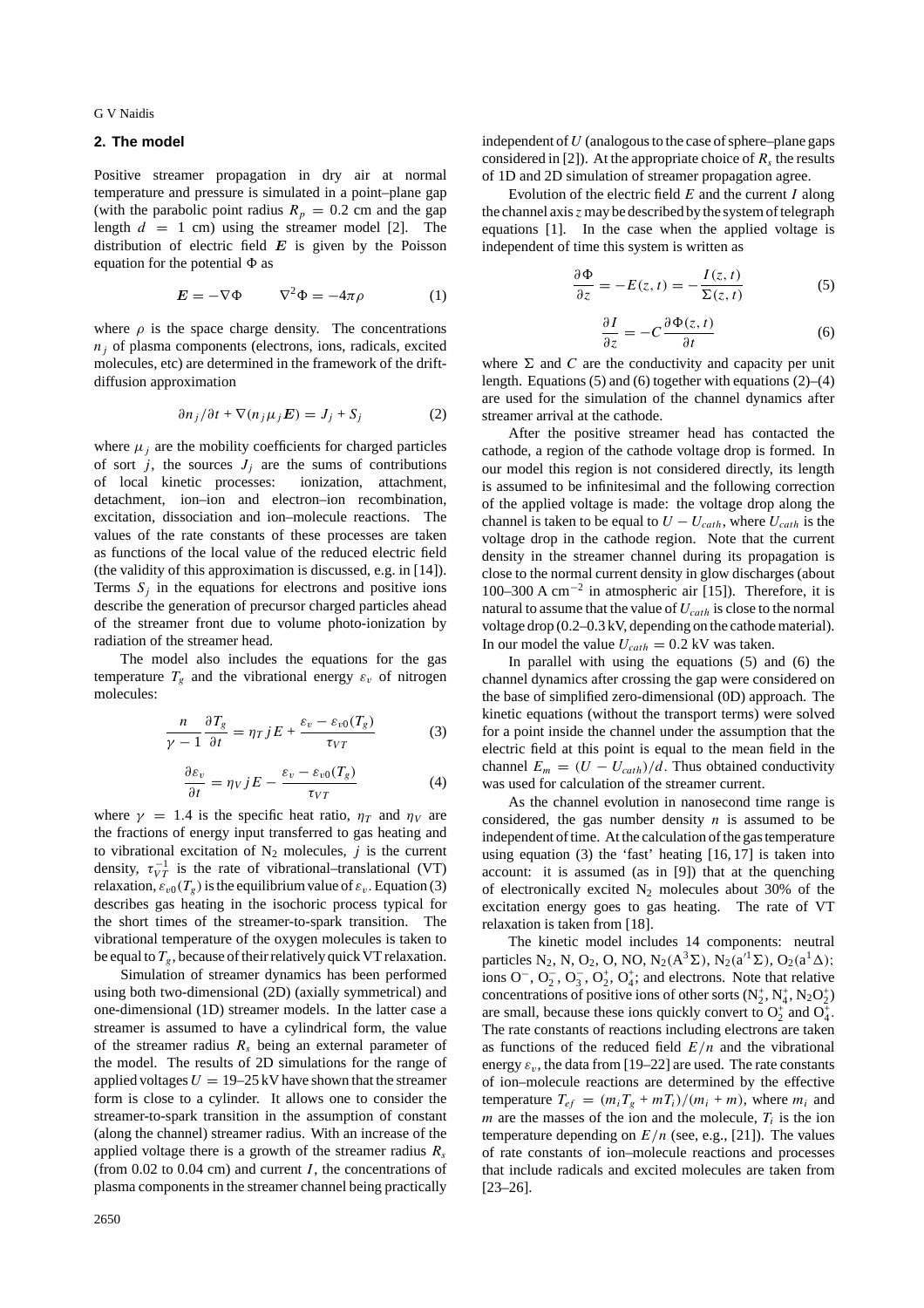Streamer-to-spark transition in air



**Figure 1.** The electric field distributions along the positive streamer channel at various time instants for the applied voltage  $U = 19$  kV. Time is counted from the moment of streamer contact with the cathode. The anode and the cathode are situated at  $z = 0$ and  $z = 1$  cm, respectively.



**Figure 2.** The electric current dependences on time for various applied voltages. Full and broken curves correspond to the results of 1D and 0D simulations, respectively.

### **3. Results and discussion**

In figure 1 the distributions of the electric field in the channel are given at various time moments after bridging of the gap, corresponding to the applied voltage  $U = 19$  kV. It is seen that after a short (in comparison with  $\tau_{br}$ ) time period the field distribution becomes nearly uniform. It means that the streamer-to-spark transition can be described accurately enough in the frame of the 0D approximation. Indeed, figure 2 shows that the current dependences on time calculated using 1D and 0D models agree. The forms of presented curves depend on the applied voltage (or, more exactly, on the mean electric field  $E_m$ ). While at high  $U$ the current monotonously increases, at low *U* there is an essential, by an order of magnitude, fall of the current that is changed by the increase with the following transition to spark.



**Figure 3.** The concentrations of neutral (a) and charged (b) plasma components and vibrational and translational temperatures (c) for the applied voltage  $U = 19$  kV.

The current profiles are determined by the kinetic processes in the channel plasma. In figures 3 and 4 the concentrations  $n_j$  of plasma components, the vibrational  $T_v$  and translational  $T_g$  temperatures obtained in the OD approximation are presented for low (19 kV) and high (24 kV) values of the applied voltage *U* (for the mean electric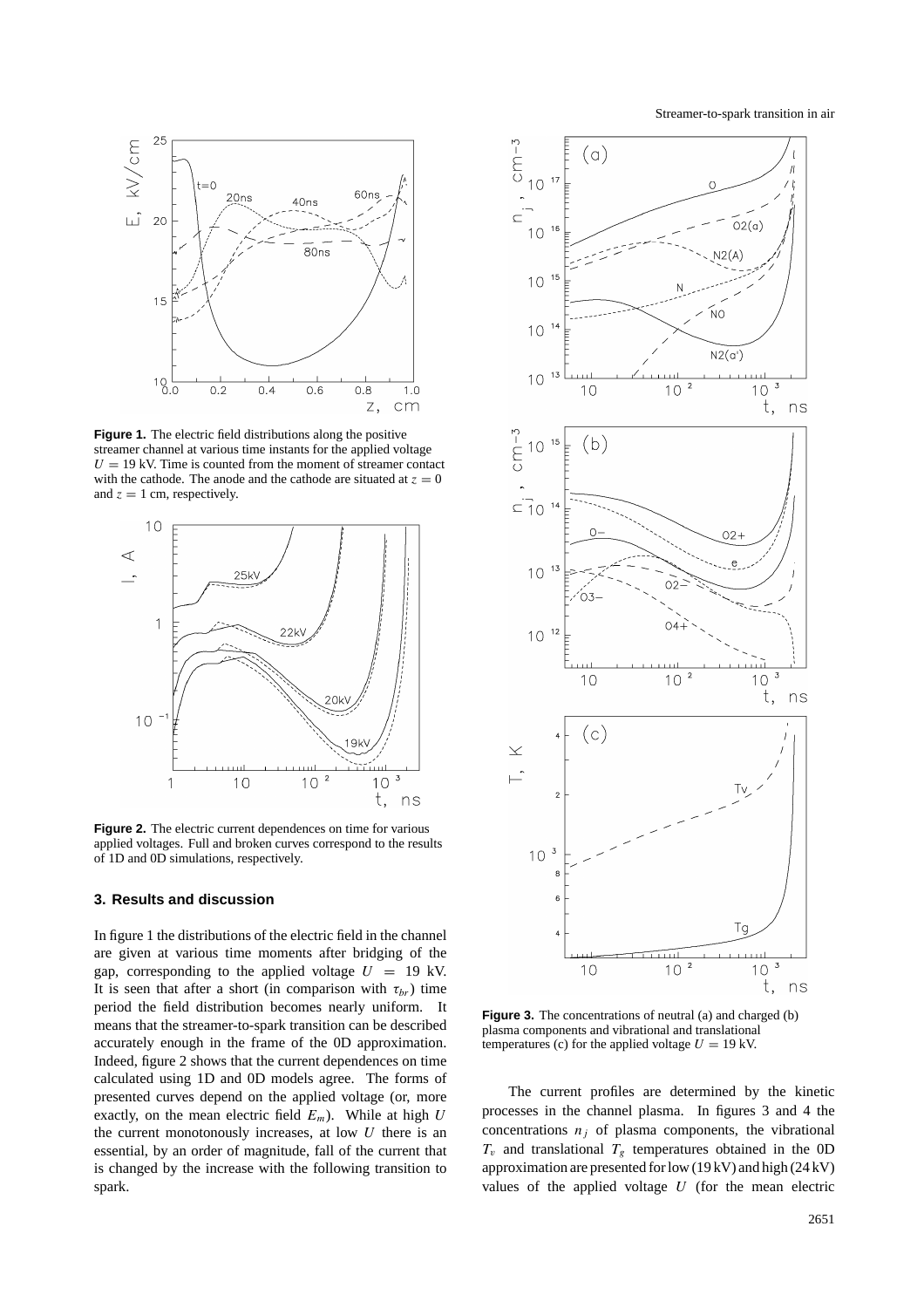

**Figure 4.** The concentrations of neutral (a) and charged (b) plasma components, vibrational and translational temperatures (c) for the applied voltage  $U = 24$  kV.

fields 18.8 and 23.8 kV cm<sup>-1</sup>). With the growth of *U* the ratios  $n_{\text{O}_2^+}/n_{\text{O}_4^+}$ ,  $n_{\text{O}^-}/n_{\text{O}_3^-}$  increase, due to growth of the ion temperatures. Note that the  $O_4^+$  ions, in spite of their relatively small concentration, give a substantial contribution to the total rate of electron–ion recombination. The channel plasma is in a state of VT non-equilibrium. It is seen in figure 3(c) that at the final stage of streamer-to-spark transition the value of  $T_g$  approaches  $T_v$ , due to acceleration of VT relaxation with the growth of the gas temperature.



**Figure 5.** The rates of the processes of generation and loss of electrons for the applied voltages  $U = 19$  kV (a) and 24 kV (b).

Time dependences of the concentrations show that plasma components can be divided into two groups. The concentrations of charged particles and excited  $N_2$  molecules are quasi-stationary and non-monotonously depend on time, while the concentrations of O and N atoms, NO and excited O2 molecules monotonously grow. Accumulation of these active particles leads to the growth of the detachment rate and a corresponding change of the electron balance.

The rates of the processes of generation and loss of electrons for two values of the applied voltage are given in figure 5. These rates are defined according to the electron number density balance equation written in the form

$$
\partial n_e / \partial t = F_e n_e = (F_{dir} + F_{step} + F_{detach} - F_{attach} - F_{recomb})n_e
$$
\n(7)

where  $F_{dir}$  is the rate of direct ionization of  $N_2$  and  $O_2$ molecules, *Fstep* is the sum of the rates of ionization of excited molecules and radicals (mainly NO) by the electron impact, associative ionization in collisions of excited nitrogen molecules and associative ionization in collisions of O and N atoms (the latter process is effective at high gas temperatures), *Fdetach, Fattach* and *Frecomb* are the rates of detachment, attachment and electron–ion recombination, respectively. Note that the source terms corresponding to associative ionization and detachment are not proportional to the electron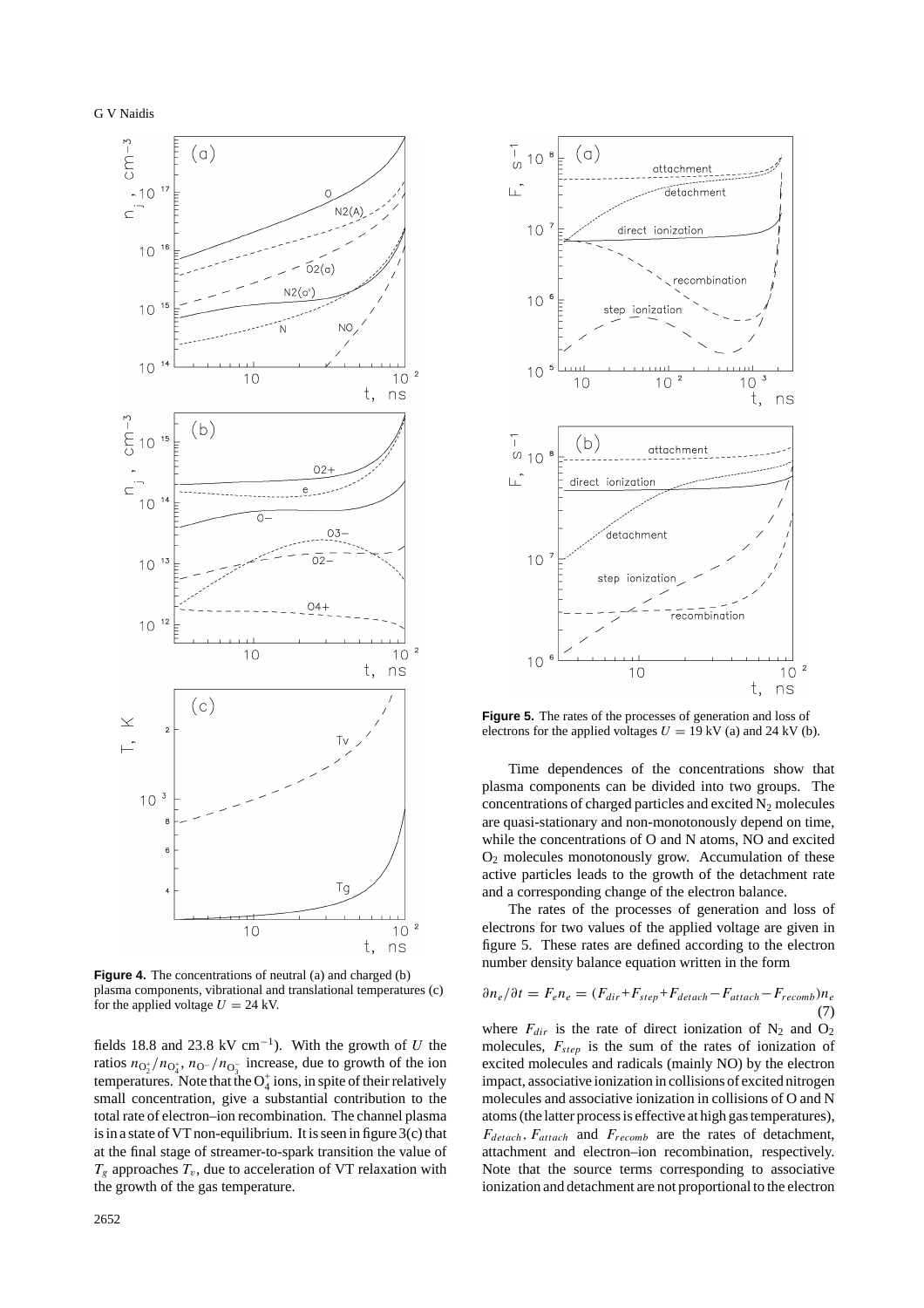

**Figure 6.** The experimental [13] (points) and calculated dependences of the streamer-to-spark transition time on the applied voltage. Full and broken curves correspond to the final gas temperature  $T_g = 5000$  K and the final current  $I = 20$  A, respectively.

number density  $n_e$  and their presentation in equation (7) as the products of  $n_e$  and  $F$  values is made only for convenience of comparison.

Initially, the net rate  $F_e$  is negative because of strong attachment (note that the relative role of recombination is small). With accumulation of the active particles the detachment rate increases, and at some time the net rate  $F_e$  becomes positive. The following growth of  $n_e$  causes an acceleration of the generation of the active particles and gas heating. Note, that during almost all of the period of streamer-to-spark transition, except its final part, the total rate of stepwise and associative ionization is much smaller than the rate of direct ionization.

In figure 6 the calculated values of the streamer-to-spark transition time  $\tau_{br}$  are compared with the experimental data [13]. As the criterium of spark formation the change of the dominating ionization process from the ionization by electron impact to thermal ionization (at collisions of N and O atoms) can be chosen. The thermal ionization becomes important at gas temperatures about 5000 K. In the figure the values of time given are those required to heat the gas in the channel up to  $T_g = 5000$  K. Another possible criterium of transition is an achievement of some final current, as in experiments the current may be limited by an external electric circuit. In the figure, the broken curve is shown corresponding to the final current  $I = 20$  A. It is seen that at lower applied voltages both criteria give nearly the same values of  $\tau_{br}$ . At higher voltages the calculated values of  $\tau_{br}$  corresponding to fixed *Tg* are closer to the measured data.

Agreement of the results of simulation with the experimental data is an evidence of the key role of the kinetic mechanism in the streamer-to-spark transition occurring in the nanosecond time range. Note, that in this case the value of  $\tau_{br}$  is independent on the streamer radius  $R_s$ , while the time of transition to spark caused by gas expansion increases with  $R_s$ . The stage of gas expansion and generation of blast waves [5] is inevitably present in the process of spark formation. However, at short values of  $\tau_{br}$  this stage comes

after the streamer-to-spark transition and does not determine its parameters.

The experimental data [13] and the results of simulation presented above have been obtained for dry air. The presence of water vapour radically changes the composition of the ions [25] and leads to the appearance of cluster ions such as  $H^+(H_2O)_n$ . In this respect it would be of interest to measure the values of  $\tau_{br}$  in air with controlled water content, in order to reveal the role of plasma composition in the streamer-tospark transition.

#### **4. Conclusion**

Simulation of streamer channel evolution after crossing the gap shows that the streamer-to-spark transition in dry air in the nanosecond time range can be caused by the accumulation of particles (mainly, oxygen atoms) active in the electron detachment process. At the final stage of the transition, the processes of stepwise and associative ionization become important. It is shown that the channel dynamics may be described with acceptable accuracy using a 0D approximation. Calculated dependence of the transition time on the mean electric field in the gap agrees with that measured in [13].

#### **Acknowledgment**

The work was supported by grant No 98-02-16608 from the Russian Foundation for Basic Research.

#### **References**

- [1] Bazelyan E M and Raizer Yu P 1997 *Spark Discharge* (Boca Raton, FL: CRC Press)
- [2] Babaeva N Yu and Naidis G V 1996 *J. Phys. D: Appl. Phys.* **29** 2423
- [3] Marode E, Bastien F and Bakker M 1979 *J. Appl. Phys.* **50** 140
- [4] Bastien F and Marode E 1985 *J. Phys. D: Appl. Phys.* **18** 377
- [5] Bayle P, Bayle M and Forn G 1985 *J. Phys. D: Appl. Phys.* **18** 2395
- Bayle P, Bayle M and Forn G 1985 *J. Phys. D: Appl. Phys.* **18** 2417
- [6] Rodriguez A E, Morgan W L, Touryan K J and Moeny W M 1991 *J. Appl. Phys.* **70** 2015
- [7] Eletskii A V and Smirnov B M 1991 *J. Phys. D: Appl. Phys.* **24** 2175
- [8] Lowke J J 1992 *J. Phys. D: Appl. Phys.* **25** 202
- [9] Aleksandrov N L, Bazelyan E M, Dyatko N A and
- Kochetov I V 1998 *Plasma Phys. Rep.* **24** 541
- [10] Marode E 1975 *J. Appl. Phys.* **46** 2005
- [11] Gibert A, Dupuy J, Bayle M and Bayle P 1983 *J. Phys. D: Appl. Phys.* **16** 1493
- [12] Cernak M, van Veldhuizen E M, Morva I and Rutgers W R 1995 *J. Phys. D: Appl. Phys.* **28** 1126
- [13] Larsson A 1998 *J. Phys. D: Appl. Phys.* **31** 1100
- [14] Naidis G V 1997 *Tech. Phys. Lett.* **23** 493
- [15] Raizer Yu P 1991 *Gas Discharge Physics* (Berlin: Springer)
- [16] Berdyshev A V *et al* 1988 *High Temp.* **26** 496
- [17] Devyatov A M, Kuzovnikov A A, Lodinev V V and Shibkov V M 1991 *Vestn. MGU, ser. 3, Fiz., Astron.* **32** 29 (in Russian)
- [18] Mnatsakanyan A Kh and Naidis G V 1985 *High Temp.* **23** 506